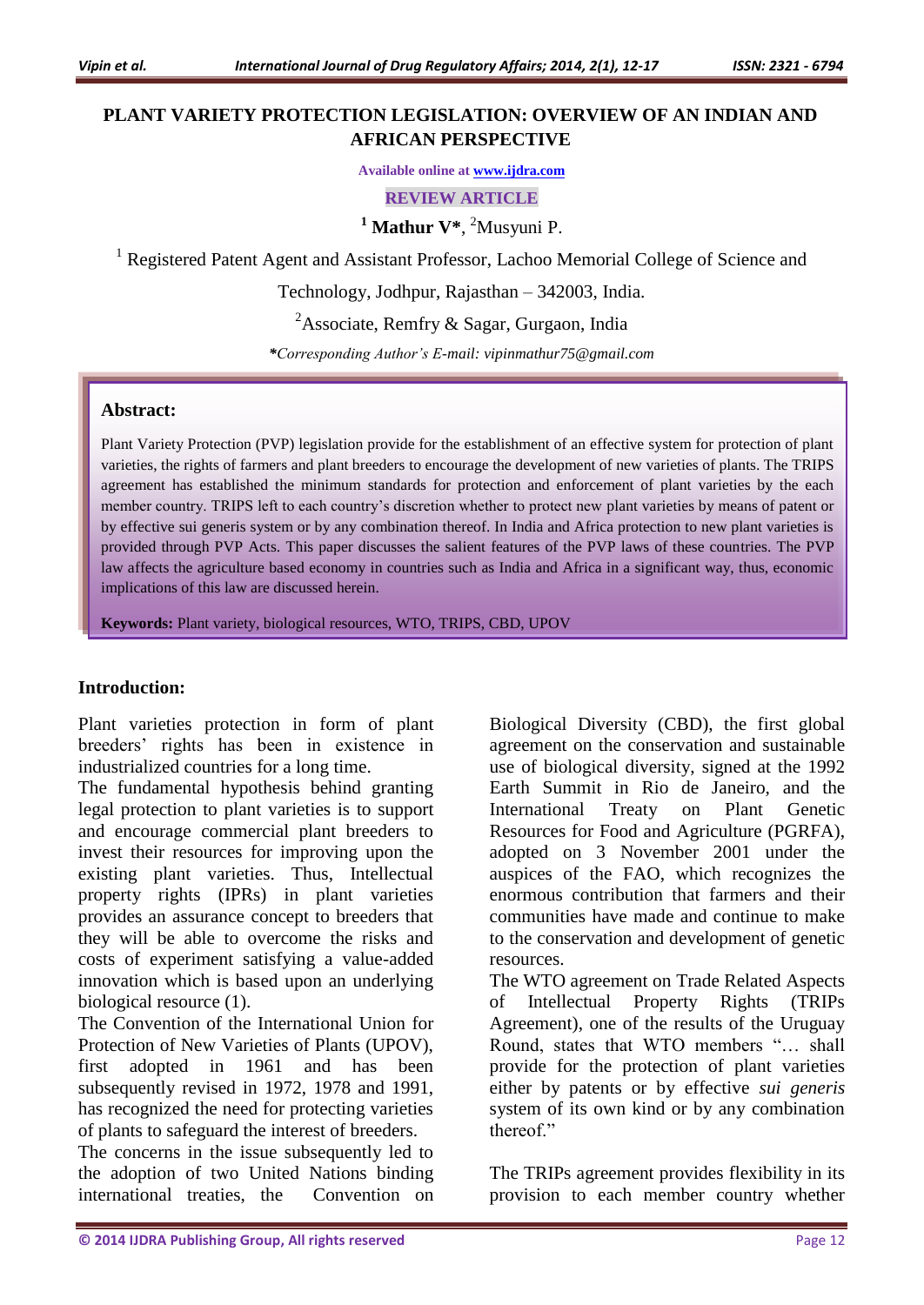they protect new plant varieties either by means of patent protection or either by sui generis system or combination of both. TRIPS contain no further standard as to what constitutes an effective *sui generis* system, nor does it mention UPOV (2). Thus, developing countries are not obliged to provide for the protection of plant varieties under patents or to comply with UPOV provisions; instead, they may prefer to develop their own *sui generis* system of protection.

TRIPs agreement in its Article 27 provides wider implications for plant variety protection and food security. This article focuses on all necessary issues that the patent protection shall be available for any invention, in both forms, whether product or process, in all fields of technology. However, certain exemptions are granted under TRIPs Article 27.3(b) which states that members may also exclude from patentability '*plants and animals other than micro-organisms, and essentially biological processes for the production of plants or animals other than non-biological and microbiological processes. However, members are directed to the agreement for protection of plants varieties either by patents or an effective sui generis system or by any combination thereof.'* The term *sui generis* is, therefore, is a concern matter of both broad and narrow interpretations. The option of *sui generis* under TRIPs Article 27.3(b) provides sufficient flexibility for countries to design a system that best fits their circumstances and meets their goals and objectives. Accordingly, impact & scope of IPRs is needs to be extended and existing IPRs regimes are being strengthened in the member countries who advocate for strong IPR regime. On the other hand many developing countries have opted for a *sui generis* (of its own kind) system of intellectual property protection to comply with the requirements of TRIPs Article 27.3(b).

The obligation to introduce plant varieties protection in developing countries is a novelty for all. It will bring fundamental changes to their legal system and constitute significant departure from previous practices which generally empathized the free sharing of knowledge at all levels. Moreover, it affects access to propagating material (seeds) by local

or rural communities where most population meets their basic needs largely from traditional farming. Farming communities have a well established practice of saving, exchanging and replanting seeds which may be restricted under plant breeders' rights.

## **TRIPS Standards for protection of Plant varieties**

The TRIPs agreement has established the minimum standards for protection and enforcement of intellectual property rights. As laid out in Article 7, which indicated the TRIPs agreement objectives (3), "the protection and enforcement of intellectual property rights should contribute to the promotion of technological innovation and to the transfer and dissemination of technology, to the mutual advantage of producers and users of technological knowledge and in a manner conducive to social and economic welfare, and to a balance of rights and obligations."

Article 27.3(b) of the TRIPs agreement provides provisions for the WTO members to exclude from patentability "plants and animals other than micro-organisms, and essentially biological processes for the production of plants or animals other than non-biological and micro-biological processes" in order to avoid conflicting issues. However, this provision makes it obligatory that WTO members "provide for the protection of plant varieties either by patents agreement or by an effective *sui generis* system or by any combination thereof"

# **Scope of the Protection**

It should be noted that while the TRIPs agreement contains a minimum standard of protection for patents, it contains no further standard as to what constitutes an effective *sui generis* system, nor does it mention UPOV. Therefore, WTO members that haven't acceded UPOV are not obliged to comply with UPOV provisions, and may prefer to develop their own *sui generis* system of protection. (4) In member countries, the issue has been how to balance the interest of "breeders" and "farmers" while providing protection to new varieties of plants. The protection of plants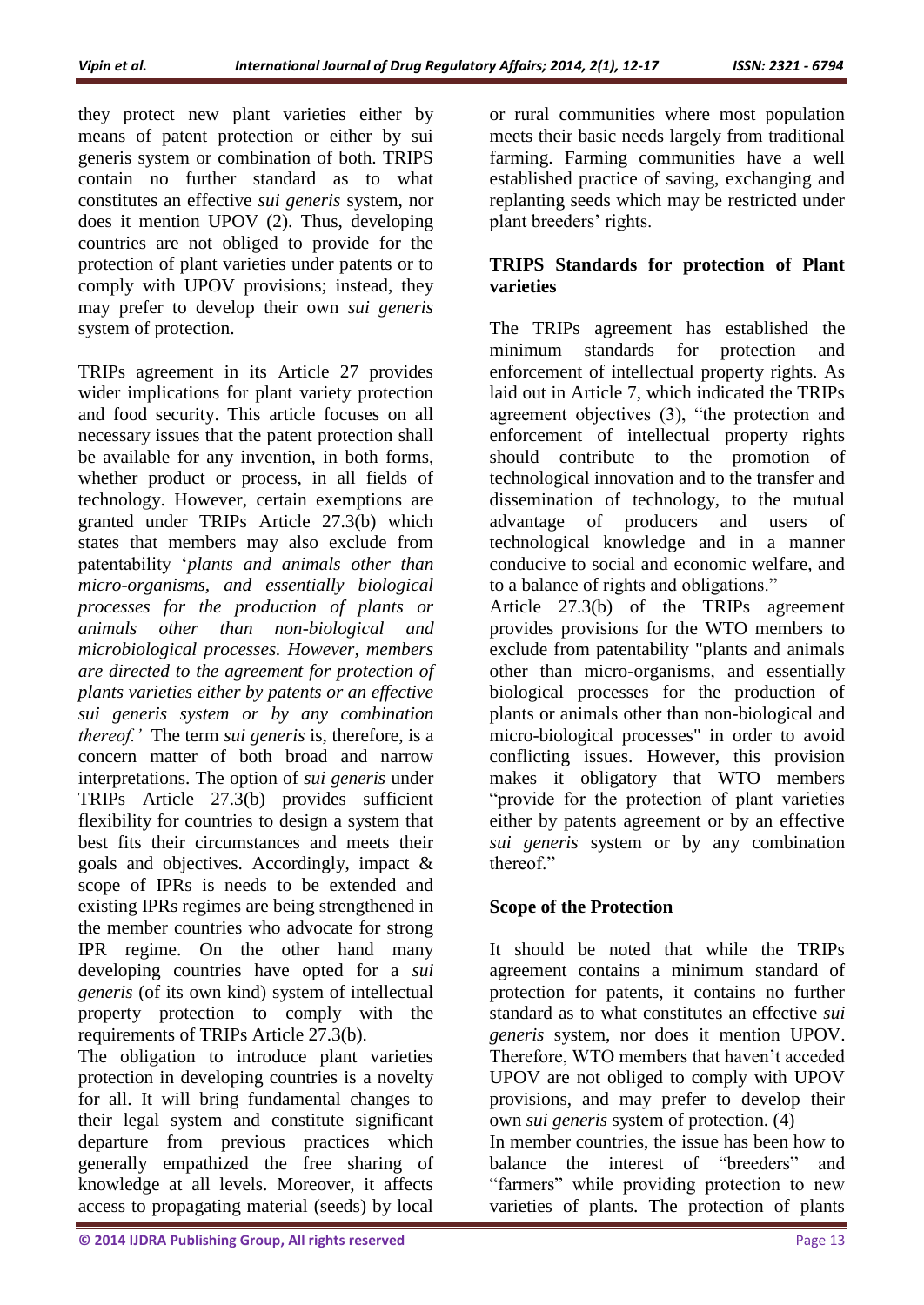varieties under patent would be the worst solution for developing countries, as patent is the most powerful mean of protection.

In most patent laws, in effect, there is no exception similar to the "breeder's exemption" under plant breeder rights regimes. Hence, the patentee may, in principle, prevent a third party from using the patented variety for further research and breeding. He could prevent, for instance, multiplication of the variety, even experimental purposes. The claims in a variety patent may cover inbred lines or hybrids; they may cover seeds or plants; and they may attempt to extent to progeny. Since a plant variety "is characterized by essentially all of its genes", the patenting of plant varieties may restrict the access to and use of the whole combination of genes that constitutes a variety, and prevent the development of new combinations of such genes.

The possibility of excluding plant varieties from patent protection as permitted under the TRIPs agreement and the previous resistance of many member countries to provide any protection at all in this field, will most likely result in either the adherence of those countries to the UPOV Convention or the creation of *sui generis* protection according to their own concepts.

# **Duration of the Protection**

The evolution of breeder's rights, as exclusive rights, clearly shows that it is a form of intellectual property right. Thus similar to IPRs, breeder's rights are granted for a limited period of time, at the expiration of which it falls into the public domain. It has certain features in common with patents for industrial inventions, as both form of protection grants their holders a form of exclusive right to serve as an incentive to stimulate innovative activity. Under UPOV Convention 1978, the recommended minimum period of protection for plant varieties is fifteen years, computed from the date of issue of the title of protection, and less than eighteen years for vines, forest trees, fruit trees and ornamental trees. The duration of protection of breeder's right under the 1991 Act for plant varieties was extended to not less than twenty years from the date of the grant of the breeder's right, and for trees

and vines the duration should not be less than twenty-five years.

# **Developments of PVP Law in India & Africa**

The case of plant variety protection in India and Africa is unique.(5) While Indian PVP legislation concurrently provides for farmers' rights and plant breeders rights, the Organization of African Unity (OAU) renamed as African Union w.e.f.  $9^{th}$  July 2002 – has evolved a model OAU Law which provide a basis for individual African countries to prepare their PVP legislations. Main features of Indian plant variety legislation and African OAU Model Law are discussed in below:

# **Indian PVP Legislation (6,7)**

The Indian legislation known as 'Protection of Plant Varieties and Farmers' Rights Act, 2001' focuses to provide optimal protection for plant varieties, rights to farmers and breeders and to enhance and encourage the development and sustenance of new varieties of plants. The Act has many distinctive features. It maintains a balance between the rights of farmers and breeders by gratifying the farmers and local communities from the pool of National Gene Fund for their conservation, sustenance and development efforts and, at the same time, ensuring reward for innovation by granting plant breeders' rights. Due care of public interests will be taken care of through various provisions in governing laws as compulsory licensing, non-registration of varieties which affect public order and morality and are injurious to human, animal, plant life and health directly or indirectly. To ensure that modern breeding techniques, which use advanced technologies like biotechnology, are not misused, the Act prohibits registration of any variety which contains Genetic Use Restriction Technology (GURT). Hopefully this legislation sets landmarks which stimulate research and development in agriculture, health and environmental areas both in public and private sector by providing protection for plant varieties. However, the legislation has always a scope for further improvements and fine adjustments for better improvements to society.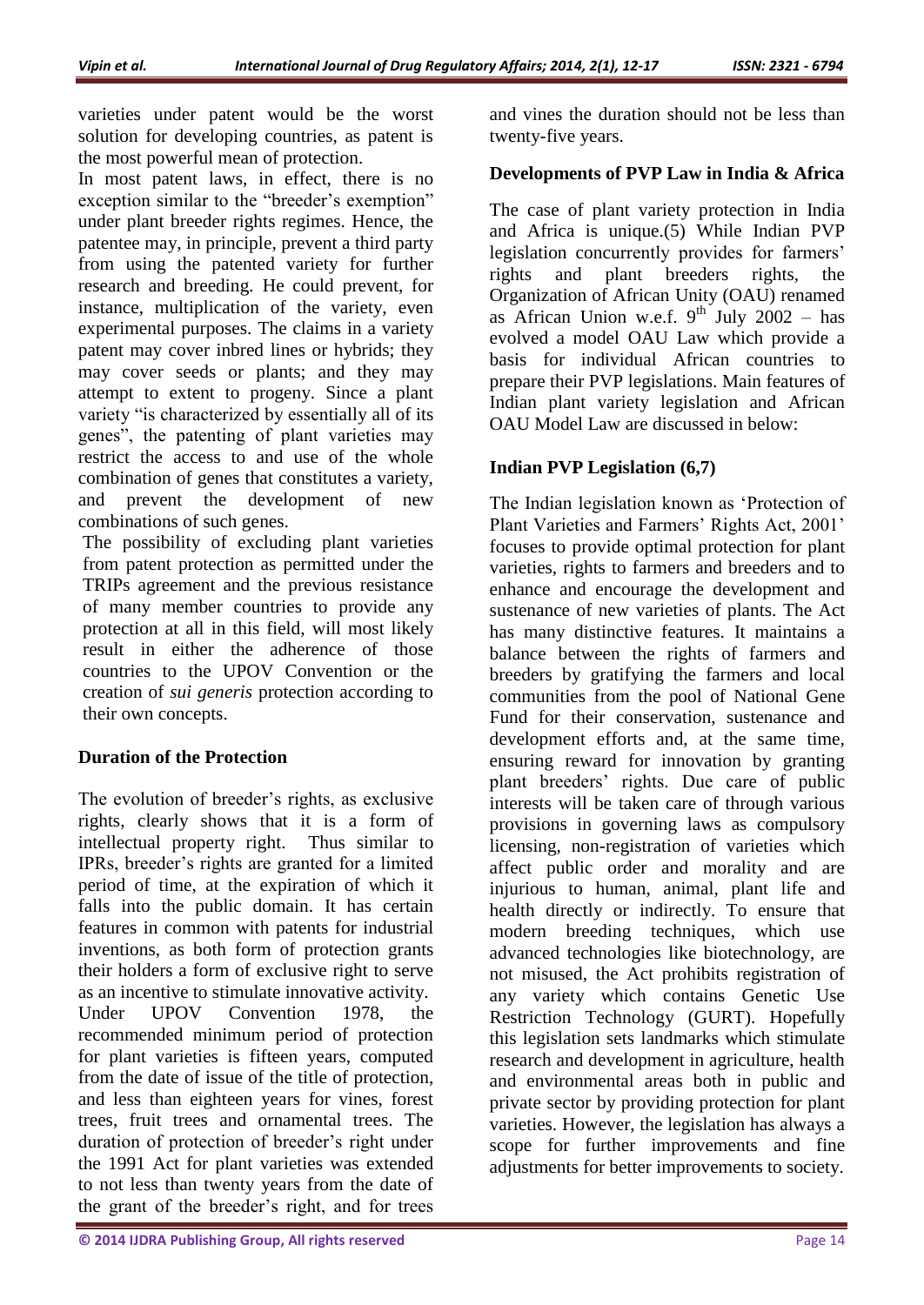First, the Act envisages inviting claims for benefit sharing from any person/group of persons or non-governmental organizations (NGOs) after issuing the certificate of registration. These well-defined and precise provisions on benefit sharing should be spelt out clearly and accurately. It always depends on the extent of genetic material used and the proportion of benefits the breeder has to share with the public should be specified in the beginning itself to overcome technical issues. This sets as new era in development and will be helpful to remove the uncertainty in the minds of public and private seed companies, so that they can precisely earmark their R&D portfolio for the development and enhancement of new plant varieties and associated technology.

Second, the most important and technical issue in the act specifies that the breeder shall disclose to the farmers about the expected performance under given conditions of any propagating material of a registered variety. But if the variety or the propagating material does not perform as expected under given conditions, the farmers would have to approach the authority and the authority, after listening to both parties, shall decide about the problem concerned and approach the amount of compensation.

Third, the act provides a separate route for registration of essentially derived varieties (EDVs). The Authority, not the Registrar of Plant Varieties, will consider about granting the certificate of registration for EDVs. A basic approach should be applied for registration of EDVs through the same channel as other new varieties of plants. EDVs are transgenic crops which are alike to the original variety except the act of origin. Instead of providing them separate channel for these varieties, the registration of EDVs through the same route should be allowed. There is a need to take effective measures for environmental impact assessment of EDVs before they go to the farmers' fields.

Lastly, this legislation provides the scope for farmers being dragged into courts by the plant breeders.

## **African Model Law on PVP**

Africa is the genetic source of a number of crop species. About 75 percent of tropical fodder grasses cultivated in the world and 40 percent of legumes originated from Africa. Furthermore, a number of African crops are specific to the continent, such as Tef, Ensete, Qat, Shea butter, African locust, Cola, Bambara nut, Se-same (in part), Nugh, Gombo, Karka-deh and many others. Recognising the need to conserve the rich biodiversity of the continent, the OAU embarked on a process to assist African countries in fulfilling their obligations to the Convention on Biological Diversity and TRIPs Agreement of the WTO. The proposal resulted in the expansion of a Model Law known as "Model Legislation on the Protection of the Rights of Local Communities, Farmers and Breeders, and for the Regulation of Access to Biological Resources" in 1997. The OAU Heads of State, in July 1998, endorsed the Model Law and recommended that it become the basis of all national laws on the matter across Africa. (8)

The Model Law has four components;

- 1. Access to biological resources,
- 2. Community rights,
- 3. Farmers' rights and
- 4. Plant breeders' rights.

The law mainly aims at ensuring preservation, quality assessment and sustainable use of biological resources, including agricultural genetic resources, and corresponding information and technologies in order to uphold and improve their diversity as a means of sustaining all life support systems. It recognises that all forms of life are the basis for human survival and growth and, therefore, patenting of life or the exclusive requisition of any life form violates the essential human right to life. A distinctive feature of the legislation is that it has well-built support to the role that women play in the generation, preservation, and sustainable utilization of biological diversity and associated knowledge and calls for their full contribution at all steps of policy-making and functioning in relation to biological diversity, and allied knowledge and technologies.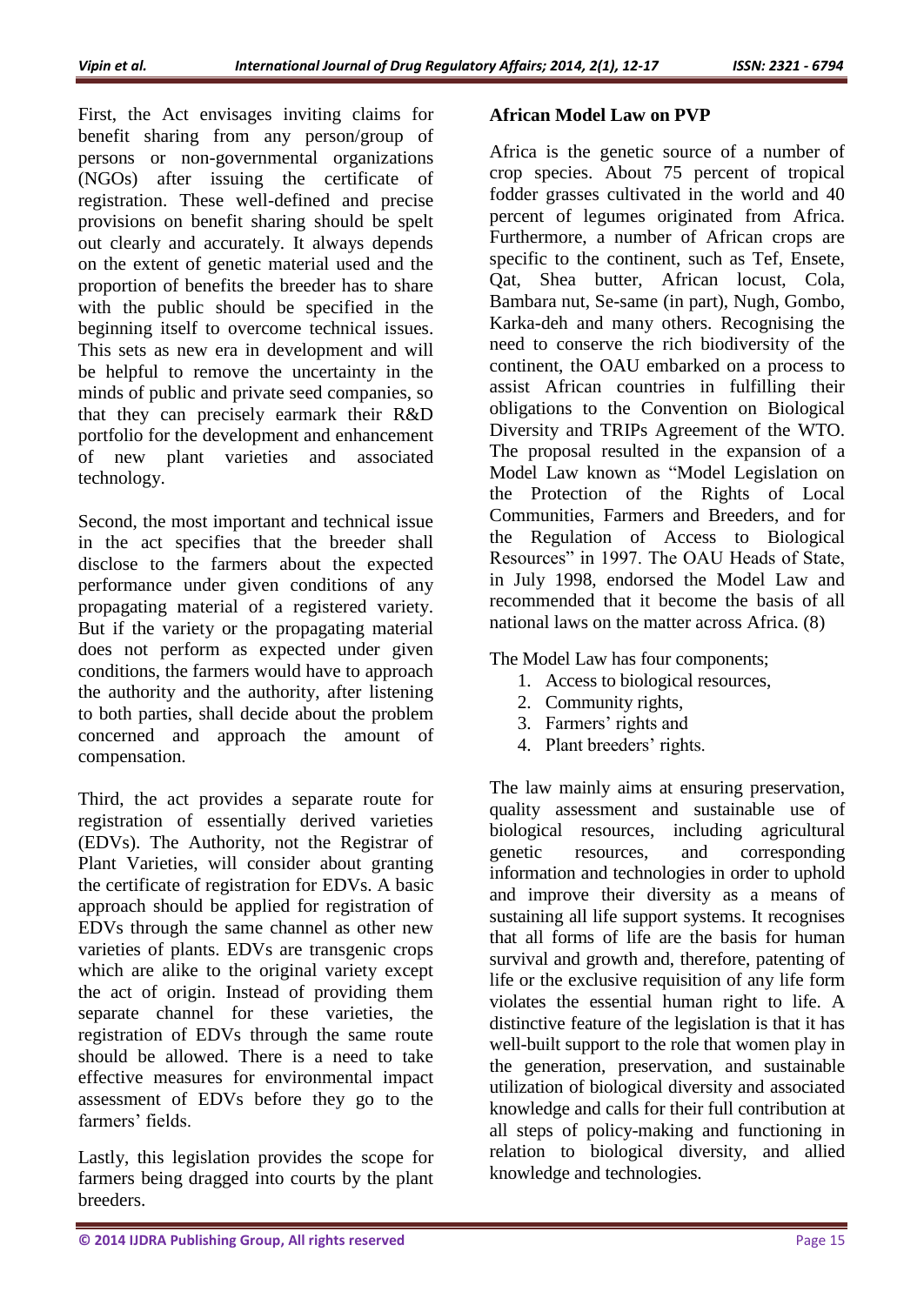Law has adequate provisions for safety measures of farmers' breeds and seeds according to the criteria based on habitual practices. Farmers have right and obligations to save, use, multiply and sell seeds, with the limitation that sale of material owned by the farmers should not be on a business-related scale. (9) It recognises and appreciates intellectual property rights of breeders over new varieties that are distinct, stable and adequately homogenous. Breeders' Rights on a new plant variety are subject to restriction with the objective of protecting food security, health, biological diversity and any other requirements of the farming community for propagation material of a particular variety. Thus breeders' rights are subordinate to farmers' rights.

### **Advantages of PVP Law for developing Countries**

- PVP law aims to promote international trade in agriculture by opening developing country markets for hybrids and better quality plant varieties and help in reducing deficiencies in agriculture practices in these countries. (10)
- Plant variety protection aids in economic development of the country since it encourages foreign investments by safeguarding high risk investments of the foreign breeders. (11)
- The legal protection offered by intellectual property rights in the form of plant variety protection provides incentives for private sector and promotes its involvement in the development of new plant varieties.
- The only solution to the continuously rising problems of "food security" and "loss of agriculture land" in the developing countries is to increase the "productivity per unit area". PVP law help in this direction by promoting research for the development of modified varieties with improved nutritional value. (12)
- PVP law provides incentives to domestic plant breeders for their innovation and compensating for their investments.

### **Conclusion:**

Developing countries are facing a tough battle against time in safeguarding their natural resources under changed global environment. The case of plant variety legislation in India and Africa is unique because in both the cases the relevant legislations provide for farmers' rights and plant breeders rights, simultaneously.

The Indian PVP legislation balances rights of the farmers and breeders by rewarding the farmers and local communities from the pool of National Gene Fund for their conservation and development efforts and, at the same time, ensuring reward for innovation by granting plant breeders' rights.

The OAU Model Law aims at ensuring conservation, evaluation and sustainable use of biological resources, including agricultural genetic resources, and knowledge and technologies in order to maintain and improve their diversity as a means of sustaining all life support systems. Though it provides a model framework to protect farmers' rights as well as breeders' rights', it has been criticized by the UPOV and WIPO who consider that UPOVtype system alone effectively fulfils TRIPS Article 27.3(b) requirement.

The obligation to introduce plant varieties protection in developing countries is a novelty for all. It will bring fundamental changes to their legal system and constitute significant departure from previous practices which generally empathized the free sharing of knowledge at all levels.

# **Conflicts of Interest:** None

The views expressed in this review are the authors' personal opinions and views. They do not represent the official policy, views or position of any institutions with which the authors are affiliated.

### **References:**

- 1. Langford J. Intellectual Property Rights: Technology Transfer and Resource Implications. Amer. Jn. Agri. Econ. 1997; 79(5): 1576- 83.
- 2. UPOV Convention: International union for the protection of new varieties of plants [Internet]. Geneva**:** 1991 [updated 2010 April 20; cited 2013